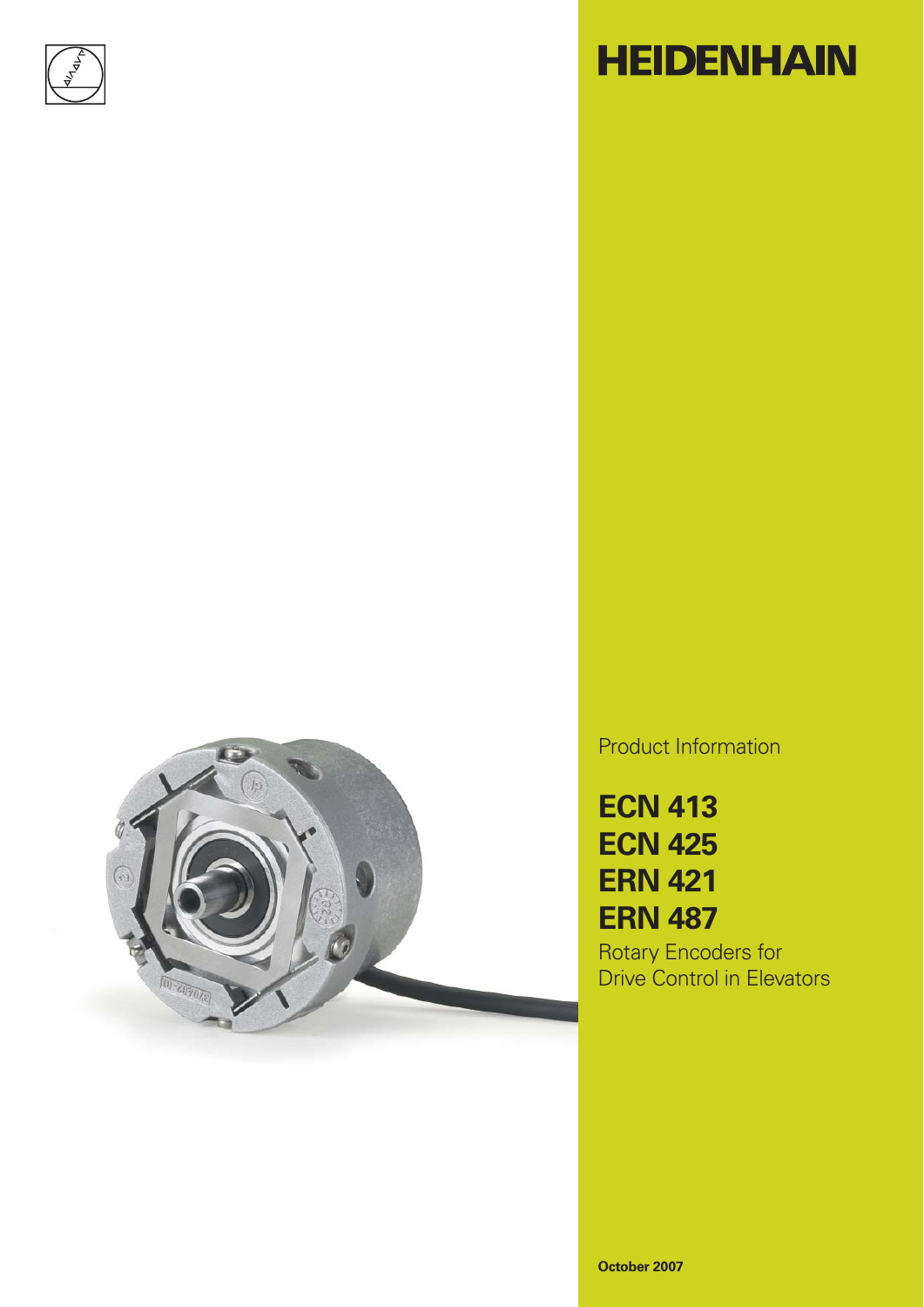## **ECN/ERN 400 Series**

### Rotary Encoders with Integral Bearings for Elevator Technology

- **Simple installation •**
- **Rigid shaft coupling •**
- **Direct cable connection •**
- **Uniform dimensions for various interfaces •**







**Cable diameter D**  $\varnothing$  6  $EnDot22:  $\varnothing$  4.5$ 



 $\boxdot \oplus$ 

Tolerancing ISO 8015 ISO 2768 - m H  $< 6$  mm:  $\pm 0.2$  mm

- Dimensions in mm  $\Box$  = Bearing of mating shaft
	- $B =$  Bearing of encoder
	- $\circledR$  = Required mating dimensions
	- $\mathcal{D}$  = Measuring point for operating temperature
	- $\circledast$  = Clamping screw for coupling ring width A/F 2, tightening torque 1.25 Nm–0.2 Nm
	- $\circledR$  = Screw plug width A/F 3 and 4, tightening torque 5 +0.5 Nm
	- $\circledast$  = Self-tightening screw (with Tuflok coating) M5 x 50 DIN 6912 width A/F 4, tightening torque 5+0.5 Nm
	- $<sup>4</sup>$  = Back-off thread M10</sup>
	- $\circledast$  = Back-off thread M6
	- $\Theta$  = Encoder version with flange socket
	- $\mathcal{D}$  = Compensation of mounting tolerances and thermal expansion, not dynamic motion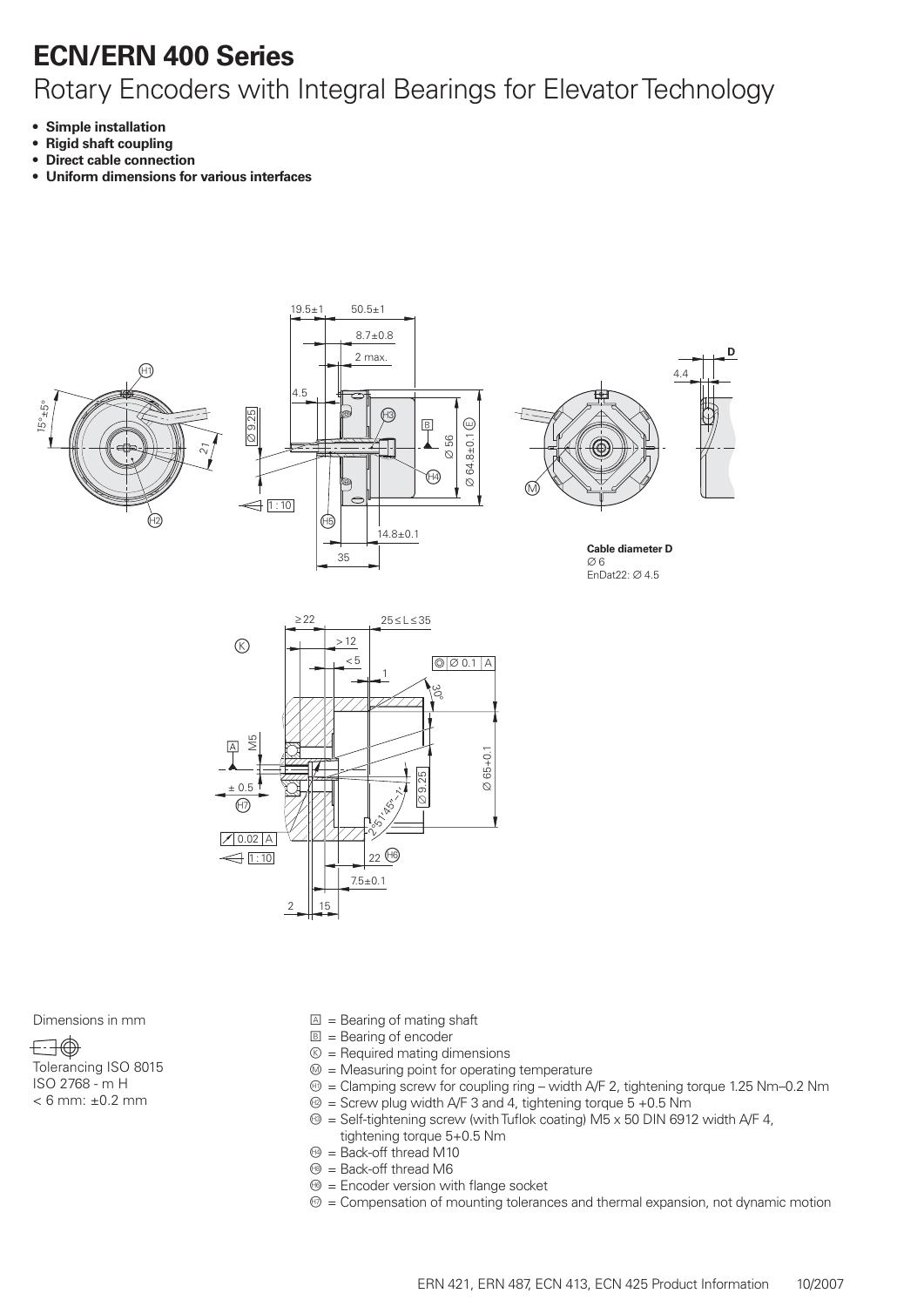|                                                          | <b>Absolute</b>                                                      |                                                                                                                                                                                    | <b>Incremental</b>                            |                                                               |  |  |  |
|----------------------------------------------------------|----------------------------------------------------------------------|------------------------------------------------------------------------------------------------------------------------------------------------------------------------------------|-----------------------------------------------|---------------------------------------------------------------|--|--|--|
|                                                          | <b>ECN 425</b>                                                       | <b>ECN 413</b>                                                                                                                                                                     | <b>ERN 487</b>                                | <b>ERN 421</b>                                                |  |  |  |
| Incremental signals <sup>1)</sup>                        | $\overline{\phantom{0}}$                                             | $\sim$ 1 V <sub>PP</sub>                                                                                                                                                           | $\sim$ 1 V <sub>PP</sub>                      | $T \cup TTL$<br>(max. 10000 signal<br>periods)                |  |  |  |
| Line count*/<br>System accuracy                          | 2048/± 20"                                                           | $512/\pm 60''$<br>2048/± 20"                                                                                                                                                       | 2048/± 20"                                    | $1024/\pm 64$ "<br>2048/± 32"<br>4096/±16"<br>$5000/\pm 13''$ |  |  |  |
| Reference mark                                           | $\overline{\phantom{0}}$                                             |                                                                                                                                                                                    | One                                           |                                                               |  |  |  |
| Cutoff frequency -3 dB                                   | $\overline{\phantom{0}}$                                             | 2048 lines: ≥ 200 kHz<br>$512$ lines: $\geq 100$ kHz                                                                                                                               | $\geq$ 210 kHz                                | $\overline{\phantom{0}}$                                      |  |  |  |
| Scanning frequency<br>Edge separation                    | $\qquad \qquad -$<br>$\qquad \qquad -$                               |                                                                                                                                                                                    | $\qquad \qquad -$<br>$\overline{\phantom{m}}$ | $\leq 300$ kHz<br>$\geq 0.35$ µs                              |  |  |  |
| Absolute position values <sup>1)</sup>                   | EnDat 2.2                                                            |                                                                                                                                                                                    | 1 V <sub>PP</sub>                             | $\overline{\phantom{0}}$                                      |  |  |  |
| Order designation                                        | EnDat22                                                              | EnDat01                                                                                                                                                                            | $\qquad \qquad -$                             |                                                               |  |  |  |
| Position values per rev                                  | 33554432 (25 bits)                                                   | 8192 (13 bits)                                                                                                                                                                     | Z1 track $\overline{3}$                       | $\qquad \qquad -$                                             |  |  |  |
| Elec. permissible speed/<br>deviation <sup>2</sup>       | $\leq 12000$ min <sup>-1</sup><br>(for continuous<br>position value) | 512 lines:<br>≤ 5000 min <sup>-1</sup> /± 1 LSB<br>≤ 12000 min <sup>-1</sup> /± 100 LSB<br>2048 lines:<br>≤ 1500 min <sup>-1</sup> /± 1 LSB<br>≤ 12000 min <sup>-1</sup> /± 50 LSB |                                               |                                                               |  |  |  |
| Calculation time t <sub>cal</sub>                        | $\leq 5 \,\mu s$                                                     |                                                                                                                                                                                    | $\qquad \qquad -$                             |                                                               |  |  |  |
| <b>Power supply</b>                                      | 3.6 to 14 V                                                          |                                                                                                                                                                                    | $5V \pm 5%$                                   | $5V \pm 10\%$                                                 |  |  |  |
| <b>Current consumption</b><br>without load               | $\leq 150$ mA                                                        | $\leq 160$ mA                                                                                                                                                                      | $\leq$ 130 mA                                 | $\leq 120$ mA                                                 |  |  |  |
| Electrical connection $\overline{2)}$                    | Cable 1 m/5 m<br>with M12 coupling                                   | Cable 1 m/5 m<br>without coupling                                                                                                                                                  | Cable 1 m/5 m<br>without coupling             |                                                               |  |  |  |
| <b>Shaft</b>                                             | Taper shaft $\varnothing$ 9.25 mm; taper 1:10                        |                                                                                                                                                                                    | Taper shaft $\varnothing$ 9.25 mm; taper 1:10 |                                                               |  |  |  |
| Mech. permissible speed n                                | $\leq 12000$ min <sup>-1</sup>                                       |                                                                                                                                                                                    | $\leq 12000 \text{ min}^{-1}$                 |                                                               |  |  |  |
| <b>Starting torque</b><br>at 20 $\degree$ C              | $\leq 0.01$ Nm                                                       |                                                                                                                                                                                    | $\leq 0.01$ Nm                                |                                                               |  |  |  |
| Moment of inertia of rotor                               | $2.6 \cdot 10^{-6}$ kgm <sup>2</sup>                                 |                                                                                                                                                                                    | $2.6 \cdot 10^{-6}$ kgm <sup>2</sup>          |                                                               |  |  |  |
| <b>Permissible axial motion</b><br>of measured shaft $4$ | $± 0.5$ mm                                                           |                                                                                                                                                                                    | $\pm$ 0.5 mm                                  |                                                               |  |  |  |
| <b>Max. operating</b><br>temperature                     | 100 °C                                                               |                                                                                                                                                                                    | 100 °C                                        |                                                               |  |  |  |
| <b>Min. operating</b><br>temperature                     | $-10$ °C                                                             |                                                                                                                                                                                    | $-10$ °C                                      |                                                               |  |  |  |
| Protection IEC 60529                                     | IP 64 when mounted                                                   |                                                                                                                                                                                    | IP 64 when mounted                            |                                                               |  |  |  |
| <b>Weight</b>                                            | Approx. 0.25 kg                                                      |                                                                                                                                                                                    | Approx. 0.25 kg                               |                                                               |  |  |  |

\* Please indicate when ordering<br><sup>1)</sup> For signal description, see *Position Encoders for Servo Drives* catalog<br><sup>2)</sup> Velocity-dependent difference between the absolute and incremental signals

 $3$ ) One sine and one cosine signal per revolution

 $4)$  Compensation of mounting tolerances and thermal expansion, not dynamic motion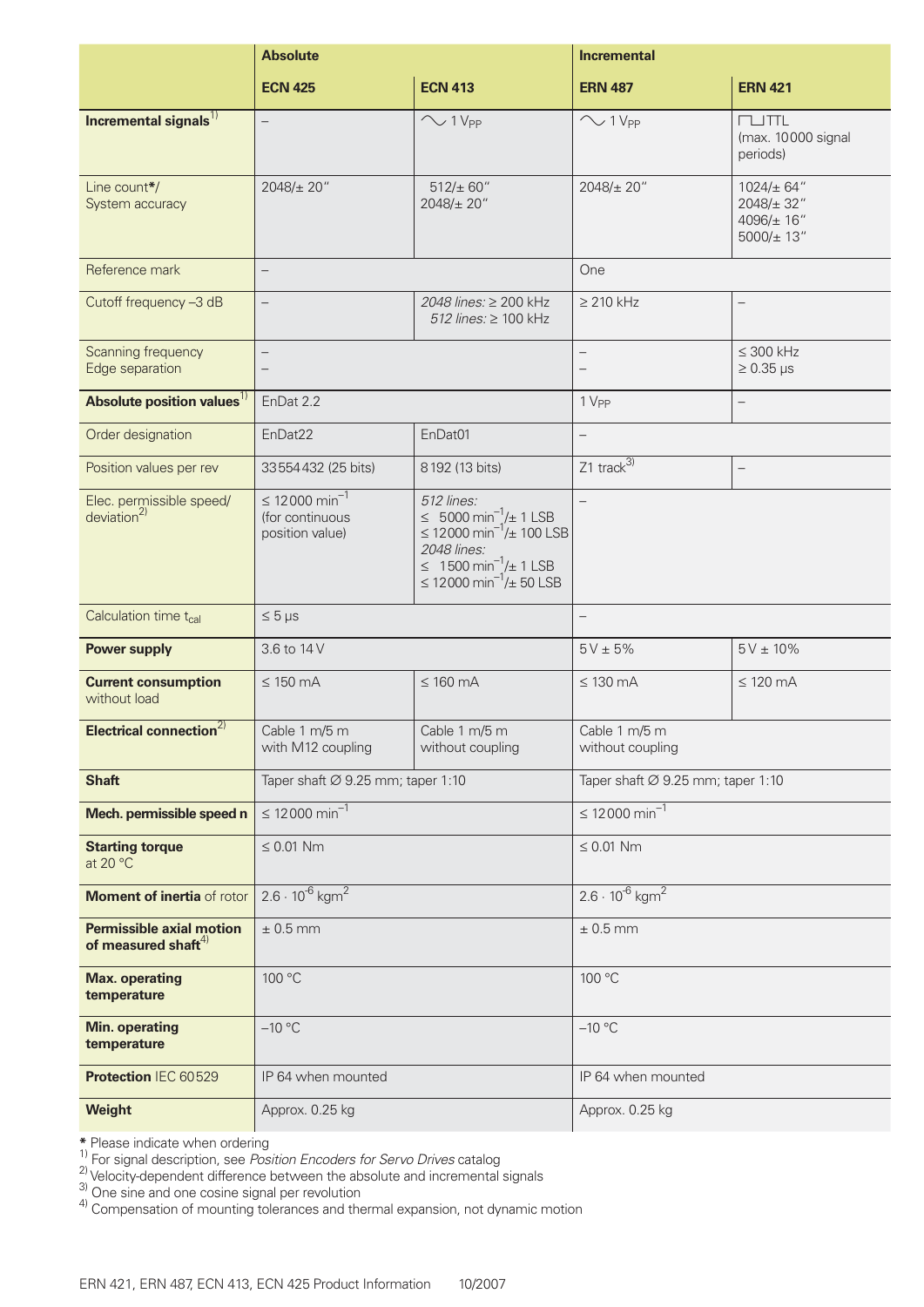### **Mounting**



### **Dismounting**





**M10** Tighten the screw only until the taper disconnects.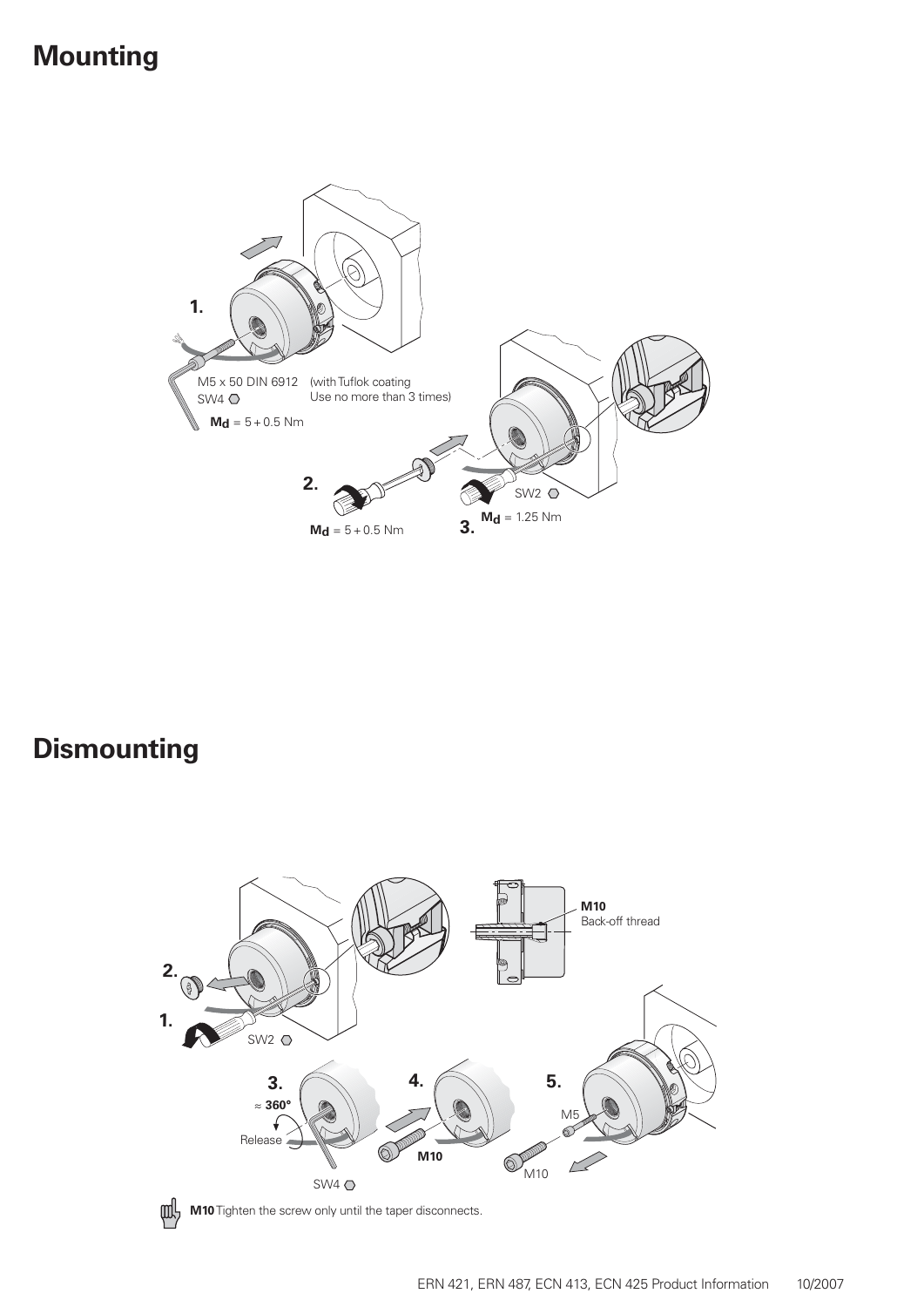### **Electrical Connection**

Pin Layouts

#### **Pin layout for ECN 425**

| 8-pin M12 coupling<br>6<br>⊫<br>$\bullet^3$<br>8<br>$1 \bullet \bullet 2$ |                 |             |              |             |                          |             |                          |              |  |  |
|---------------------------------------------------------------------------|-----------------|-------------|--------------|-------------|--------------------------|-------------|--------------------------|--------------|--|--|
|                                                                           |                 |             | Power supply |             | Absolute position values |             |                          |              |  |  |
| l=—                                                                       | $\overline{2}$  | 8           |              | 5           | 3                        | 4           | $\overline{\phantom{a}}$ | 6            |  |  |
|                                                                           | Up <sup>1</sup> | $U_{P}$     | $0V^{1}$     | 0V          | <b>DATA</b>              | <b>DATA</b> | <b>CLOCK</b>             | <b>CLOCK</b> |  |  |
|                                                                           | <b>Blue</b>     | Brown/Green | White        | White/Green | Gray                     | Pink        | Violet                   | Yellow       |  |  |

**Shield** on housing; **U<sub>P</sub>** = power supply voltage <sup>1)</sup> For parallel supply lines

Vacant pins or wires must not be used!

#### **Pin layout for ECN 413**

| Power supply    |                      |                 |                     |                         | Incremental signals    |                         |                       |                      | Absolute position values |             |              |              |
|-----------------|----------------------|-----------------|---------------------|-------------------------|------------------------|-------------------------|-----------------------|----------------------|--------------------------|-------------|--------------|--------------|
| U <sub>P</sub>  | <b>Sensor</b><br>UP. | 0 V             | <b>Sensor</b><br>0V | <b>Inside</b><br>shield | A+                     | A–                      | $B+$                  | $B -$                | <b>DATA</b>              | <b>DATA</b> | <b>CLOCK</b> | <b>CLOCK</b> |
| Brown/<br>Green | <b>Blue</b>          | White/<br>Green | White               |                         | Green/<br><b>Black</b> | Yellow/<br><b>Black</b> | Blue/<br><b>Black</b> | Red/<br><b>Black</b> | Grav                     | Pink        | Violet       | Yellow       |

**Shield** on housing; **U<sub>P</sub>** = power supply voltage

**Sensor:** The sensor line is connected internally with the corresponding power line.

Vacant pins or wires must not be used!